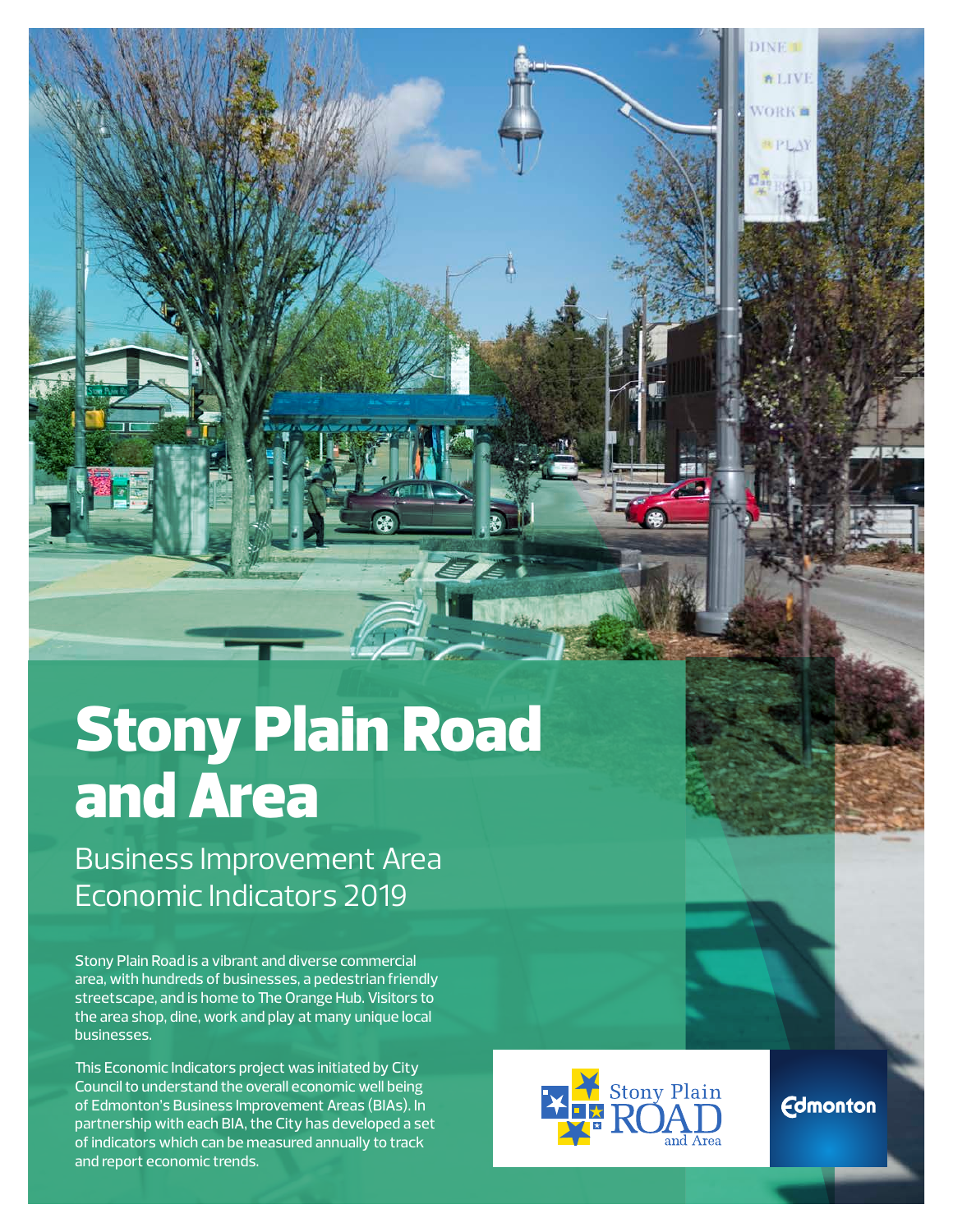## **individual businesses are thriving**

#### businesses report they are stable, growing or in decline



Decrease in respondents who reported growing success\*

# **patrons report the bia is aesthetically pleasing**



Decrease in respondents who agree\*

# **number of businesses within a bia is stable or growing**

number of licenced businesses, year-over-year

+44 2017 **New Licences**

**2019** n=108 **2017 2017 11 11 11 11 11 11** <del>01</del> 01 01 01 **Total Licenced Businesses: 380**







<del>a a a a a a</del> шÑ **Total Licenced Businesses: 415 Change from 2018: +20**

Decrease in New Licences\*

Increase in Total Licences<sup>\*</sup>  $\Box$  = 4 New Business Licences

# **businesses report they are satisfied with the mix of existing businesses in the area**



Decrease in respondents who indicated satisfaction\*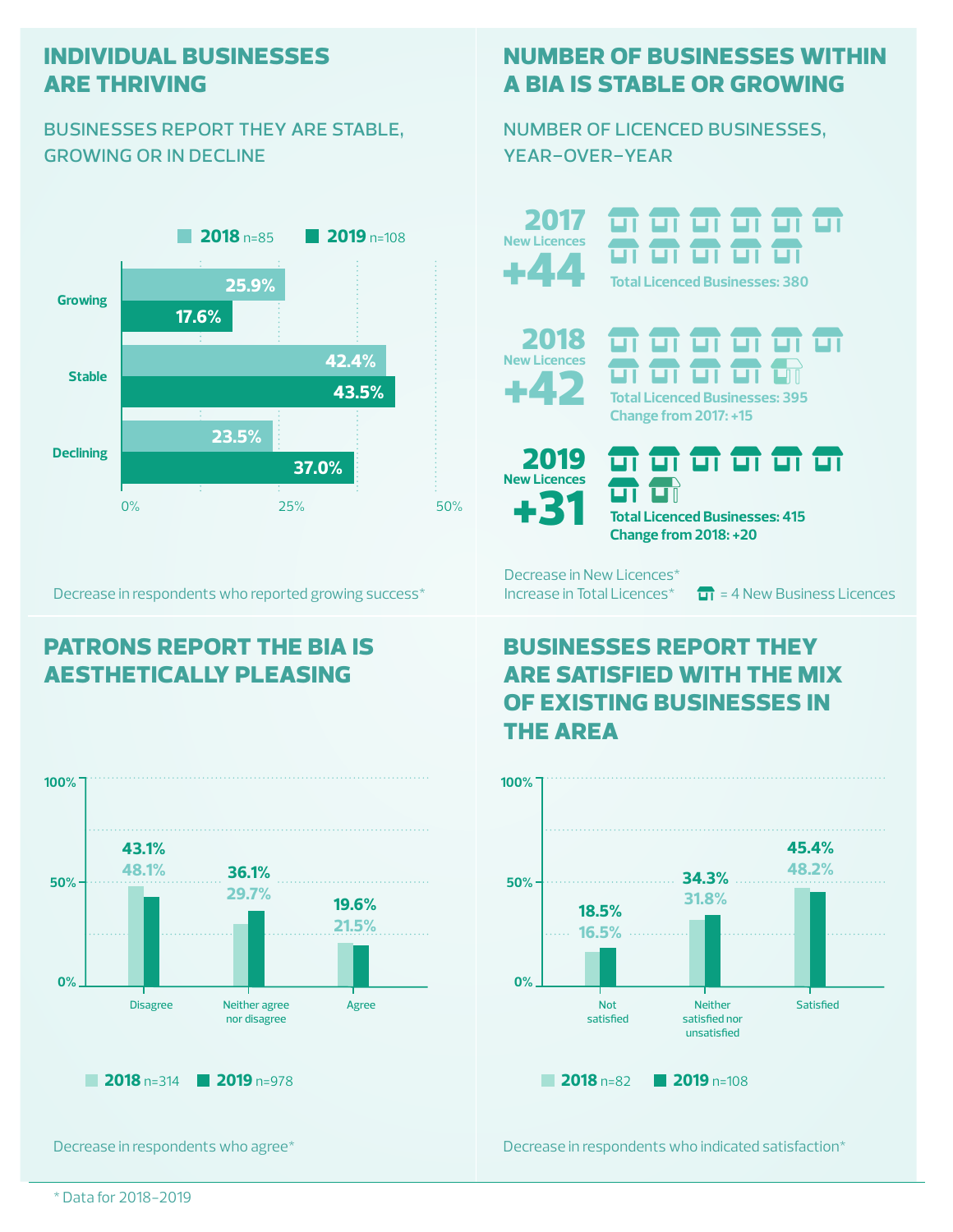

# **bia property is desirable**

average commercial assessment value, by asset type



# **patrons report the area is a destination location**



### **property is being improved**

value have both decreased\*

number and value of building permits

| * Data for 2018-2019 |  |
|----------------------|--|